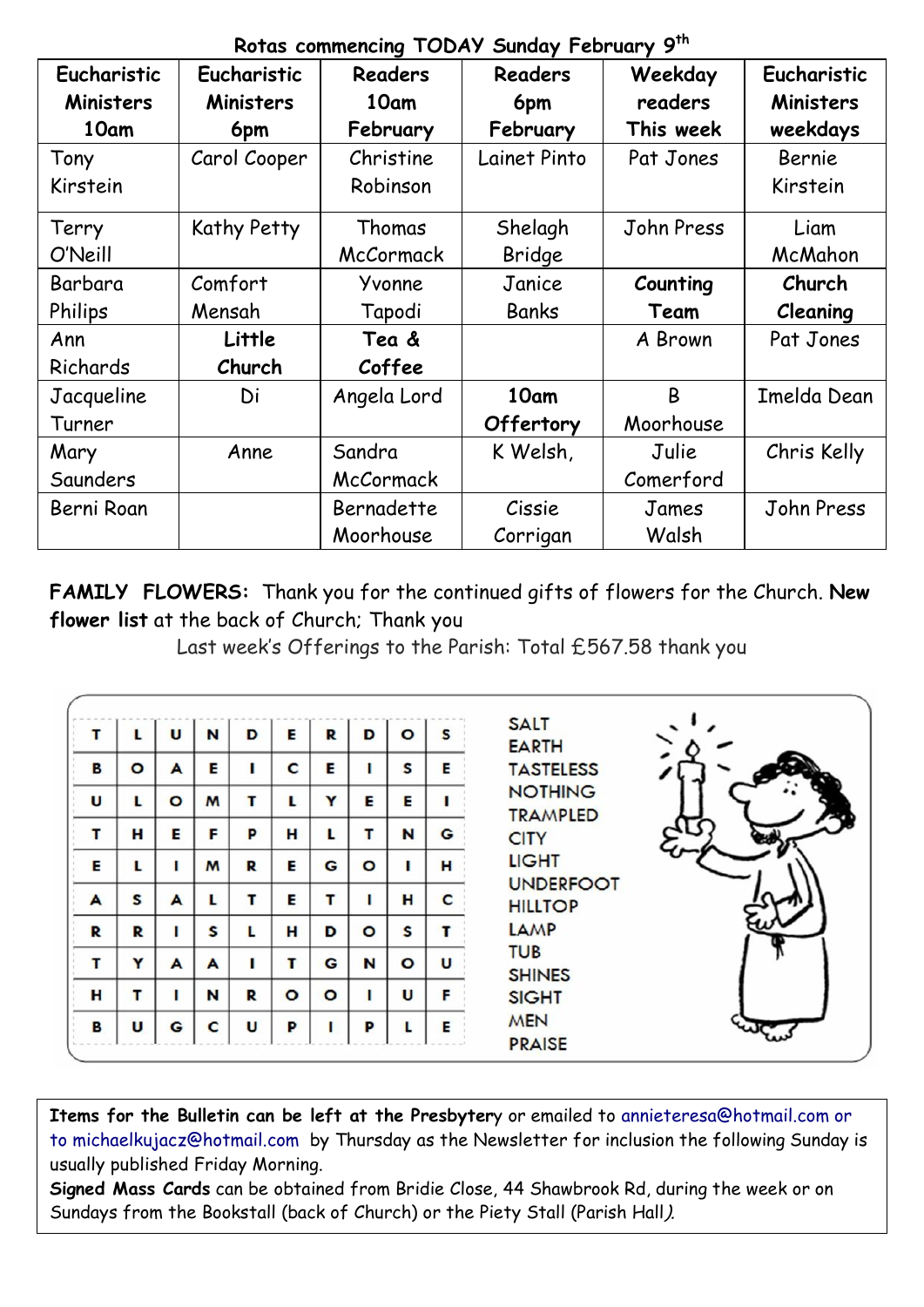

## ST. BERNARD'S PARISH BULLETIN

## Fifth Sunday in Ordinary Time

## **Sunday 9 th February 2014**



**Parish Priest** Mgr. Michael J Kujacz: Assistant Fr. Michael Job

**Address** St. Bernard's R C Church, Burnage Lane, Manchester M19 1DR **Telephone**0161 432 3628 **Website** [http://stbernards-burnage.homeip.net](http://stbernards-burnage.homeip.net/)

5 th Sunday MASS 7/ Creed 12 Apostles; Sunday P.133 Eucharistic Prayer 2 (p24) Hymns 672, 27, 351, 500, 350

Its tough being a City on the hill top, and just as tough being a light to people or salt that makes the bland tasty! But we keep trying because the grace of God can make us into surprising and incredible witnesses, just like he did for those first chosen disciples. I was very pleased how things  $M$ atthew  $5:13-16$ worked out with "the Thursday Drop in", it went very well and I am most grateful to our helpers who let their light shine! Don't be shy a very warm welcome awaits you.

Salt and light could be seen last Saturday at the Food Bank public meeting, it was very well attended and especially by St. Bernard's people, even the MP turned up! In the end we got 45 volunteers, and the green light to make progress has begun to shine. This indeed, if completed be a "City on a hill top".

Its our Lady of Lourdes feast day this Tuesday, a day of prayer for the sick; at the end of the evening Mass there will be the torchlight procession, why not come and take a candle home for the sick from among your family and friends. What a great light that would be to share!

In the old days we used to have a collection once a month for the SVP, I would like to revive this as our Parish Charity fund, which could be used to help pay for "Thursday drop in" for families and individuals in need, for our Parish Youth Ministry when it begins, and much more: The fund would have its own treasurer with two helpers from among the Parish Family. I have chosen 3<sup>rd</sup> Sunday of each month which means we will begin our first one next week. We already have around £100 to get us started, so let's see how we go next week, each month we will let you know how we are doing, and if any grants have been shared. This is another way of being salt and light in our own little world of Burnage. Finally just in case you don't get one, let me say you are all my Valentine's this year!!!!!! God Bless mjk

**Pope Francis Tweet**; the world makes us look towards ourselves, our possessions, our desires. The Gospel invites us to be open to others, to share with the poor.

*2014 Year of Our Parish*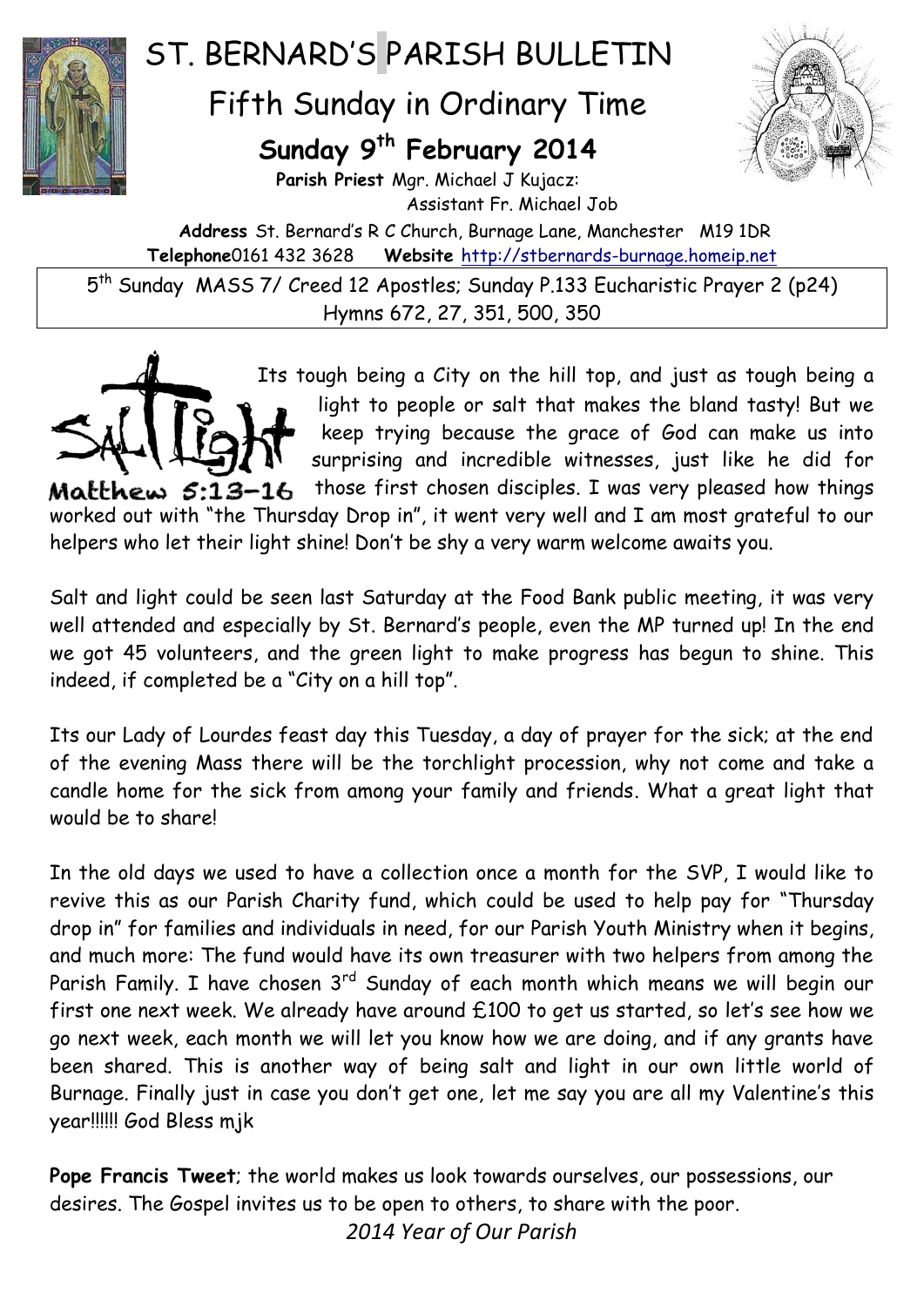## **THE HOLY FATHER'S INTENTIONS (February)**

**Universal:** That the Church and society may respect the wisdom and experience of older people.

**For Evangelization:** That priests, religious, and lay people may work together with generosity for evangelization.

| Sunday                                            | 9 <sup>th</sup> February                                     | 5 <sup>th</sup> Sunday of<br>Ordinary time | 10.00am<br>6.00pm               | Mass                                |
|---------------------------------------------------|--------------------------------------------------------------|--------------------------------------------|---------------------------------|-------------------------------------|
| Monday                                            | $10^{th}$<br>February                                        | St.<br>Scholastica                         | 9-30am                          | Mass                                |
| Tuesday<br>World day of<br>prayer for<br>the sick | $11^{th}$<br>February                                        | Our Lady of<br>Lourdes                     | $6 - 7$ pm<br>7pm<br>Torchlight | Exposition<br>Mass<br>Procession    |
| Wednesday                                         | $12^{th}$<br>February                                        | Mass of the<br>day                         | 9-30am                          | Mass                                |
| Thursday                                          | 13 <sup>th</sup> February                                    | Mass of the<br>day                         | $9-30$ am                       | Mass                                |
| Friday                                            | 14 <sup>th</sup> February<br>Feast: Ss. Cyril<br>& Methodius | Requiem:<br>Mary<br>Thompson               | $9-30$ am                       | Mass                                |
| Saturday                                          | 15 <sup>th</sup> February                                    | Mass of Our<br>Lady                        | 11-12noon<br>12 Noon            | Exposition &<br>Confessions<br>Mass |
| Sunday                                            | 16 <sup>th</sup> February                                    | 6 <sup>th</sup> Sunday of<br>Ordinary time | 10,00am<br>6.00pm               | Mass                                |

+ I offer our prayers and sympathy to the families and friends of Mary Thompson and Bill Bainbridge, both wonderful stalwarts of our Parish Family who have died; May they rest in the peace of the Lord. +

**Masses received this week:** Special Intentions, Kathleen Roach, Mary Thompson, Paddy Callaghan, Eileen Walsh, John Duffy, Simon Kelly's Int, Margaret & Benedict O'Shea, Bernadette Maloney's Int, Jon-Paul Judge, Jackie Ascott Int, Marie Barton, Malcolm Guiney, Jim Lister, Eddie Marron, Michael Gaffey, Thomas Burke.

**Sick;** please commend to your prayers the sick and housebound of the Parish especially, , Maximus John Paul Payne(baby), Daniel, Martin, Sarah, Audrey Doona, Michael Doyle, Jacob Bannister, Janet Roberts, Simon Kelly, John Doona, Margaret Keable, Cissie Corrigan, Ruth Sivori, Pat